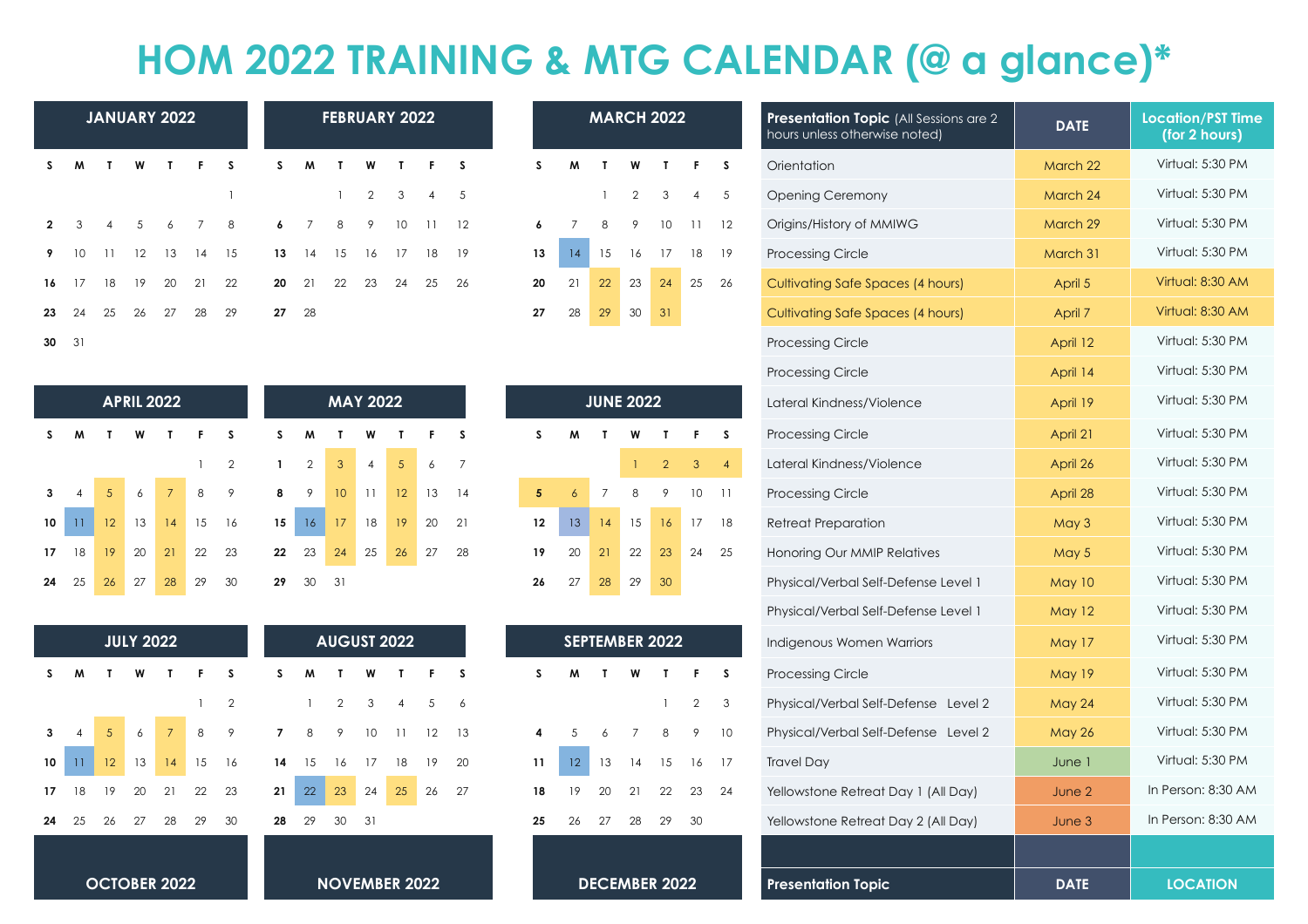| S.             | M       |    | W  |    |                     |    | M           |    | W    |     |             |     |    | M  |               | W  |             |                     |    | Yellowstone Retreat Day 3 (All Day) | June 4    | In Person: 8:30 Al |
|----------------|---------|----|----|----|---------------------|----|-------------|----|------|-----|-------------|-----|----|----|---------------|----|-------------|---------------------|----|-------------------------------------|-----------|--------------------|
|                |         |    |    |    |                     |    |             |    |      |     |             |     |    |    |               |    |             | $1 \quad 2 \quad 3$ |    | Yellowstone Retreat Day 4 (All Day) | June $5$  | In Person: 8:30 A  |
| $\overline{2}$ |         |    |    |    |                     |    |             | 8  |      | 10. |             | 12  |    |    |               |    | 8           | $\overline{9}$      | 10 | Return Travel Day                   | June 6    |                    |
|                |         |    |    |    | 9 10 11 12 13 14 15 |    | 13 14 15    |    |      |     | 16 17 18 19 |     |    |    | $12 \quad 13$ |    | 14 15 16 17 |                     |    | <b>Processing Circle</b>            | June $14$ | Virtual: 5:30 PM   |
|                | $16$ 17 | 18 |    | 20 | 21                  | 22 | 20 21 22 23 |    |      | 24  | 25          | -26 | 18 | 19 | 20            | 21 | 22          | 23                  | 24 | Sacred Masculine/Feminine Balance   | June $16$ | Virtual: 5:30 PM   |
| 23 24          |         | 25 | 26 | 27 | 28                  | 29 | 27 28       | 29 | - 30 |     |             |     | 25 | 26 | 27            | 28 | 29          | 30                  | 31 | Environmental Racism                | June 21   | Virtual: 5:30 PM   |
| $30 \quad 31$  |         |    |    |    |                     |    |             |    |      |     |             |     |    |    |               |    |             |                     |    | <b>Processing Circle</b>            | June 23   | Virtual: 5:30 PM   |

| S  | S  | M  |    | W              | Т  | F  | S  | s  |    |    | W              | т            | F              | S  | Yellowstone Retreat Day 3 (All Day)                           | June 4                | In Person: 8:30 AM |
|----|----|----|----|----------------|----|----|----|----|----|----|----------------|--------------|----------------|----|---------------------------------------------------------------|-----------------------|--------------------|
|    |    |    |    | $\overline{2}$ | 3  | 4  | 5  |    |    |    |                | $\mathbf{1}$ | $\overline{2}$ | 3  | Yellowstone Retreat Day 4 (All Day)                           | June 5                | In Person: 8:30 AM |
| 8  | 6  | 7  | 8  | 9              | 10 | 11 | 12 | 4  | 5  | 6  | $\overline{7}$ | 8            | 9              | 10 | Return Travel Day                                             | June 6                |                    |
| 15 | 13 | 4  | 15 | 16             | 17 | 18 | 19 | 11 | 12 | 13 | 14             | 15           | 16             | 17 | <b>Processing Circle</b>                                      | June 14               | Virtual: 5:30 PM   |
| 22 | 20 | 21 | 22 | 23             | 24 | 25 | 26 | 18 | 19 | 20 | 21             | 22           | 23             | 24 | Sacred Masculine/Feminine Balance                             | June 16               | Virtual: 5:30 PM   |
| 29 | 27 | 28 | 29 | 30             |    |    |    | 25 | 26 | 27 | 28             | 29           | 30             | 31 | <b>Environmental Racism</b>                                   | June 21               | Virtual: 5:30 PM   |
|    |    |    |    |                |    |    |    |    |    |    |                |              |                |    | <b>Processing Circle</b>                                      | June 23               | Virtual: 5:30 PM   |
|    |    |    |    |                |    |    |    |    |    |    |                |              |                |    | Human Trafficking & Social Media                              | June 28               | Virtual: 5:30 PM   |
|    |    |    |    |                |    |    |    |    |    |    |                |              |                |    | <b>Processing Circle</b>                                      | June 30               | Virtual: 5:30 PM   |
|    |    |    |    |                |    |    |    |    |    |    |                |              |                |    | The Maze for Our People that is MMIP                          | July 5                | Virtual: 5:30 PM   |
|    |    |    |    |                |    |    |    |    |    |    |                |              |                |    | <b>Processing Circle</b>                                      | July 7                | Virtual: 5:30 PM   |
|    |    |    |    |                |    |    |    |    |    |    |                |              |                |    | Predators on Social Media for Teens                           | July 12               | Virtual: 5:30 PM   |
|    |    |    |    |                |    |    |    |    |    |    |                |              |                |    | <b>Processing Circle</b>                                      | July 14               | Virtual: 5:30 PM   |
|    |    |    |    |                |    |    |    |    |    |    |                |              |                |    | Community Leadership Training                                 | July 19               | Virtual: 9AM-4PM   |
|    |    |    |    |                |    |    |    |    |    |    |                |              |                |    | Community Leadership Training                                 | July 21               | Virtual: 9AM-4PM   |
|    |    |    |    |                |    |    |    |    |    |    |                |              |                |    | 4 Week Summer Break                                           | <b>July 22-Aug 22</b> |                    |
|    |    |    |    |                |    |    |    |    |    |    |                |              |                |    | Framework, Practice & Preparation                             | Aug 23                | Virtual: 5:30 PM   |
|    |    |    |    |                |    |    |    |    |    |    |                |              |                |    | Framework, Practice & Preparation                             | <b>Aug 25</b>         | Virtual: 5:30 PM   |
|    |    |    |    |                |    |    |    |    |    |    |                |              |                |    | *Facilitate Community Gathering                               | Wk of Aug 28          |                    |
|    |    |    |    |                |    |    |    |    |    |    |                |              |                |    | *Facilitate Community Gathering                               | Wk of Sept 4          |                    |
|    |    |    |    |                |    |    |    |    |    |    |                |              |                |    | *Facilitate Community Gathering                               | Wk of Sept 12         |                    |
|    |    |    |    |                |    |    |    |    |    |    |                |              |                |    | *Facilitate Community Gathering                               | Wk of Sept 19         |                    |
|    |    |    |    |                |    |    |    |    |    |    |                |              |                |    | *Facilitate Community Gathering                               | Wk of Sept 26         |                    |
|    |    |    |    |                |    |    |    |    |    |    |                |              |                |    | *Facilitate Community Gathering                               | Wk of Oct 3           |                    |
|    |    |    |    |                |    |    |    |    |    |    |                |              |                |    | <b>Graduation Ceremony</b>                                    | Oct 11                | Virtual: 5:30 PM   |
|    |    |    |    |                |    |    |    |    |    |    |                |              |                |    | *For Detailed Presentation Descriptions<br>please see Website |                       |                    |
|    |    |    |    |                |    |    |    |    |    |    |                |              |                |    |                                                               |                       |                    |